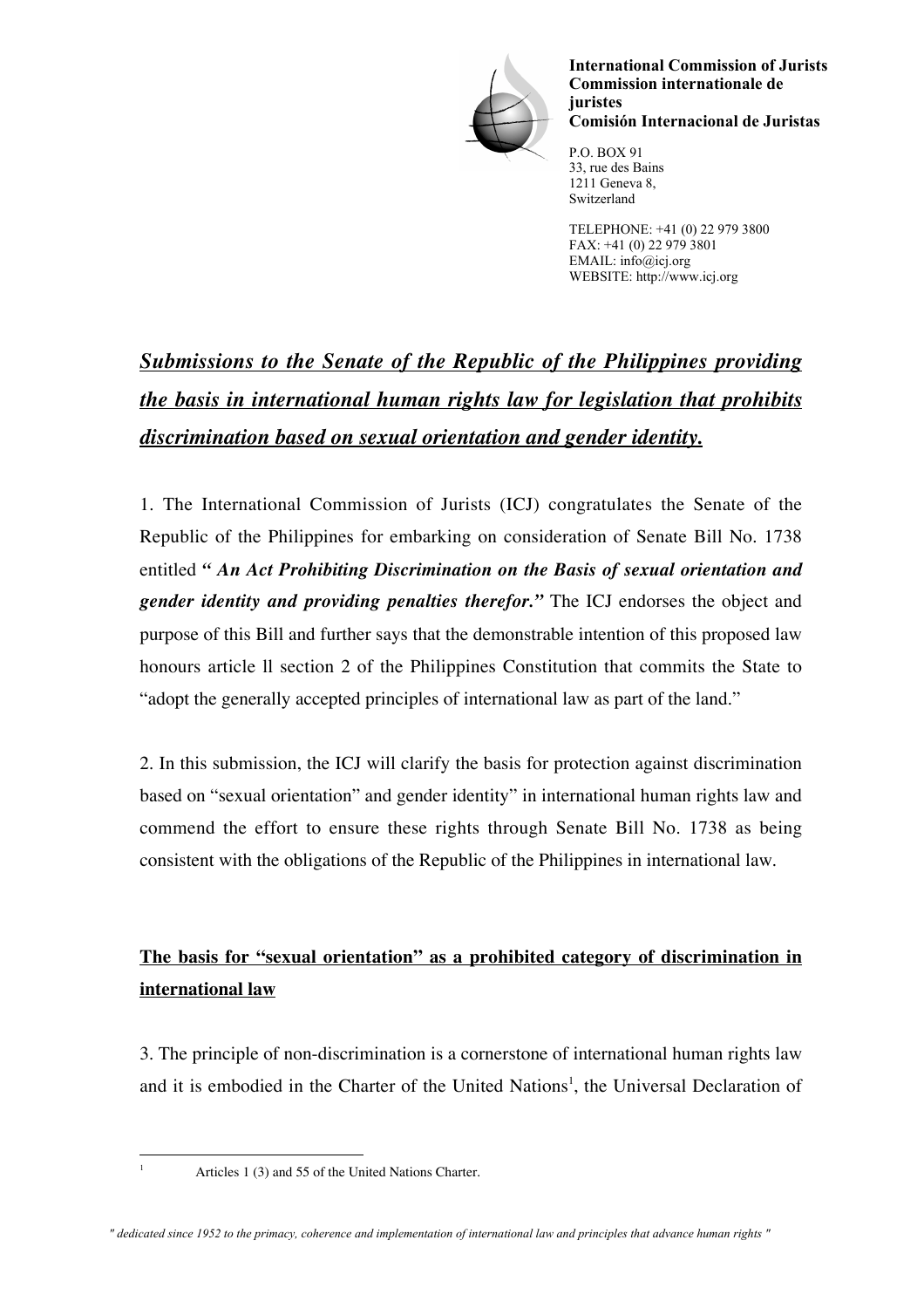Human Rights<sup>2</sup>, the International Covenant on Civil and Political Rights<sup>3</sup> and the International Covenant on Economic Social and Cultural Rights<sup>4</sup>. Article 2 (1) of the International Covenant of Civil and Political Rights (ICCPR), which was ratified by the Philippines in 1986, states that: "Each State Party to the present Covenant undertakes to respect and to ensure to all individuals within its territory and subject to its jurisdiction the rights recognized in the present Covenant, without distinction of any kind, such as race, colour, sex, language, religion, political or other opinion, national or social origin, property, birth or other status."

4. This principle is directly linked with the rights to equality before the law, protection against discrimination and equal protection of the law that are to be found in article 26 of the ICCPR<sup>5</sup>. The UN Human Rights Committee (HRC) – the expert body that oversees the implementation of the ICCPR - affirmed that the reference to "equal and effective protection against discrimination on any ground such as race, colour, sex, language, religion, political or other opinion, national or social origin, property, birth or other status in Article 26 of the International Covenant on Civil and Political Rights *includes discrimination on grounds of sexual orientation*"6 (emphasis added).

5. The UN Committee on Economic, Social and Cultural Rights, the UN Committee on the Rights of the Child and the UN Working Group on arbitrary detention have all affirmed the right to protection from discrimination based on sexual orientation.<sup>7</sup> In addition, the UN HRC has called on States not only to repeal laws criminalizing

<sup>&</sup>lt;sup>2</sup> Articles 2, 7 and 10 of the Universal Declaration of Human Rights.

Articles 2, 3, 14, 25 and 26 of the International Covenant on Civil and Political Rights.

Article 2 of the International Covenant on Economic Social and Cultural Rights.

<sup>5</sup> *All persons are equal before the law and are entitled without any discrimination to the equal protection of the law. In this respect, the law shall prohibit any discrimination and guarantee to all persons equal and effective protection against discrimination on any ground such as race, colour, sex, language, religion, political or other opinion, national or social origin, property, birth or other status*.

<sup>6</sup> Human Rights Committee, Communications: Australia, CCPR/C/50/D/488/1992, April 4, 1994, paras. 8.2-8.7. See also Human Rights Committee, Communications: Australia, CCPR/C/78/D/941/2000, September 18, 2003, para. 10.4.

<sup>7</sup> See Committee on Economic, Social and Cultural Rights, General Comment No 15, E/C.12/2002/11, January 20, 2002, para.13; General Comment No 14, E/C.12/2000/4, August 11, 2000, para.18. Committee on the Rights of the Child, General Comment No 4, CRC/GC/2003/4, July 1, 2003, para. 6; General Comment No 3, CRC/GC/2003/3, March 17, 2003, para. 8. Reports of the Working Group on arbitrary detention E/CN.4/2004/3, December 15, 2003, para. 73; E/CN.4/2003/8, December 16, 2002, paras. 68-69 and 76. Opinions adopted by the Working Group on arbitrary detention No 7/2002, Egypt, E/CN.4/2003/8/Add.1, and January 24, 2003. See also Study on non-discrimination as enshrined in article 2, paragraph 2, of the International Covenant on Economic, Social and Cultural Rights, Working paper prepared by Emmanuel Decaux, E/CN.4/Sub.2/2004/24, June 18, 2004, para. 22.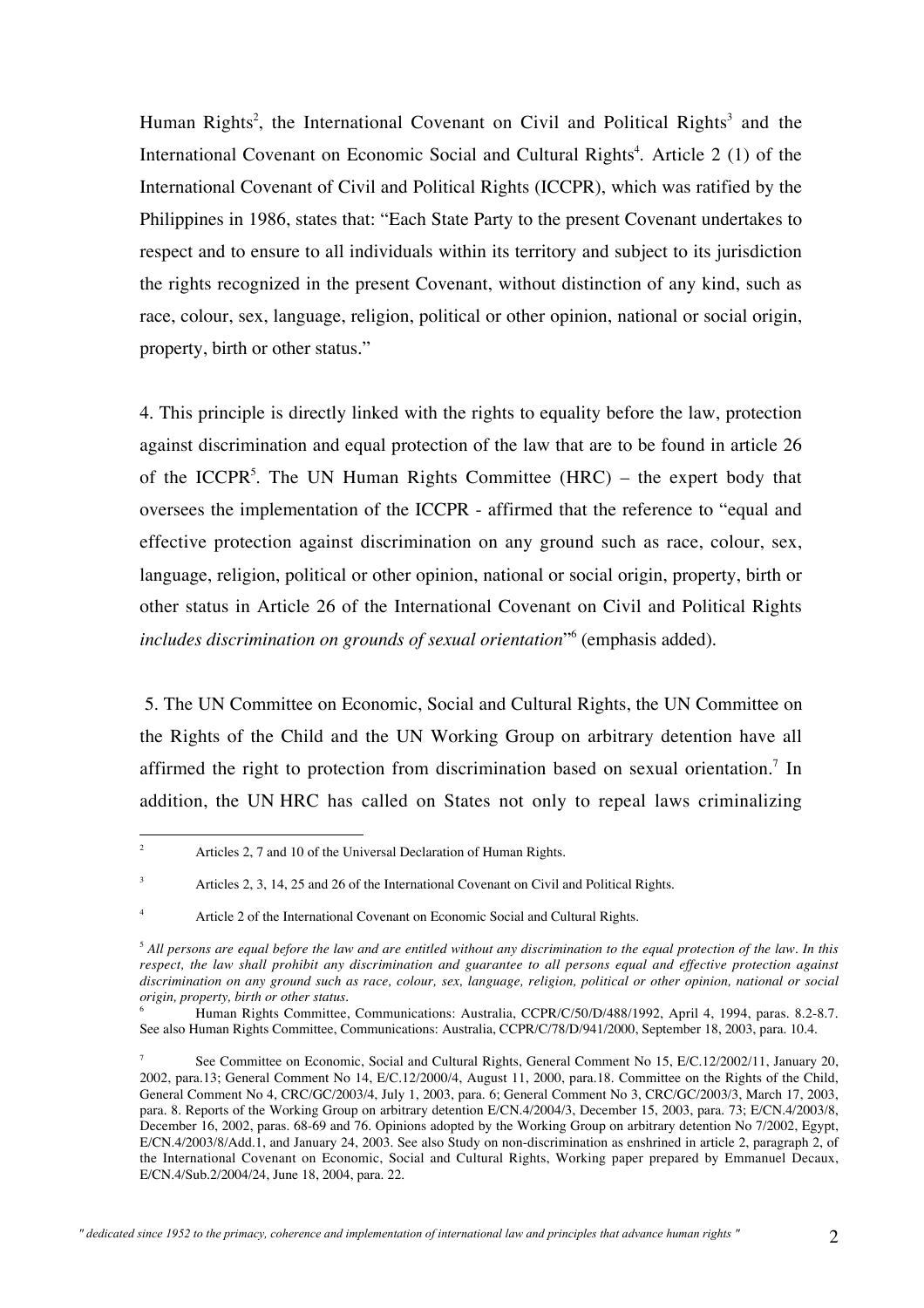homosexuality but also include the prohibition of discrimination based on sexual orientation in their constitutions. <sup>8</sup> The UN HRC, in the individual case of *Young v Australia* stated that "article 26 comprises (also) discrimination based on sexual orientation."9

6. The *"Guidelines on International Protection: gender-related persecution within the context of article 1 A (2) of the 1951 Convention and its 1967 Protocol relating to the* **Status of Refugees**" (2002),<sup>10</sup> produced by the Office of the United Nations High Commissioner for Refugees (UNHCR) includes proscriptions of discrimination based on sexual orientation. Under the heading "Persecution on account of one's sexual orientation," it states that:

> "*Where homosexuality is illegal in a particular society, the imposition of severe criminal penalties for homosexual conduct could amount to persecution, just as it would for refusing to wear the veil by women in some societies. Even where homosexual practices are not criminalized, a claimant could still establish a valid claim where the State condones or tolerates discriminatory practices or harm perpetrated against him or her, or where the State is unable to protect effectively the claimant against such harm*."

This Guideline clearly lays down a strong statement of principle against discrimination based on sexual orientation and illustrates that the vindication of this principle is not to be affected by particular national considerations.

 $\overline{a}$ 

Concluding Observations: Egypt, CCPR/CO/76/EGY, November 28, 2002 19. *The Committee notes the criminalization of some behaviours such as those characterized as "debauchery" (articles 17 and 26 of the Covenant). The State party should ensure that articles 17 and 26 of the Covenant are strictly upheld, and should refrain from penalizing private sexual relations between consenting adults.*

9 Communication No. 941/2000: Australia, CCPR/C/78/D/941/2000, *Mr. Edward Young v Australia*, September 18, 2003

<sup>8</sup> Concluding Observation: Namibia, CCPR/CO/81/NAM, July 30, 2004

<sup>22.</sup> *The Committee notes the absence of anti-discrimination measures for sexual minorities, such as homosexuals (arts. 17 and 26). The State party should consider, while enacting anti-discrimination legislation, introducing the prohibition of discrimination on grounds of sexual orientation.*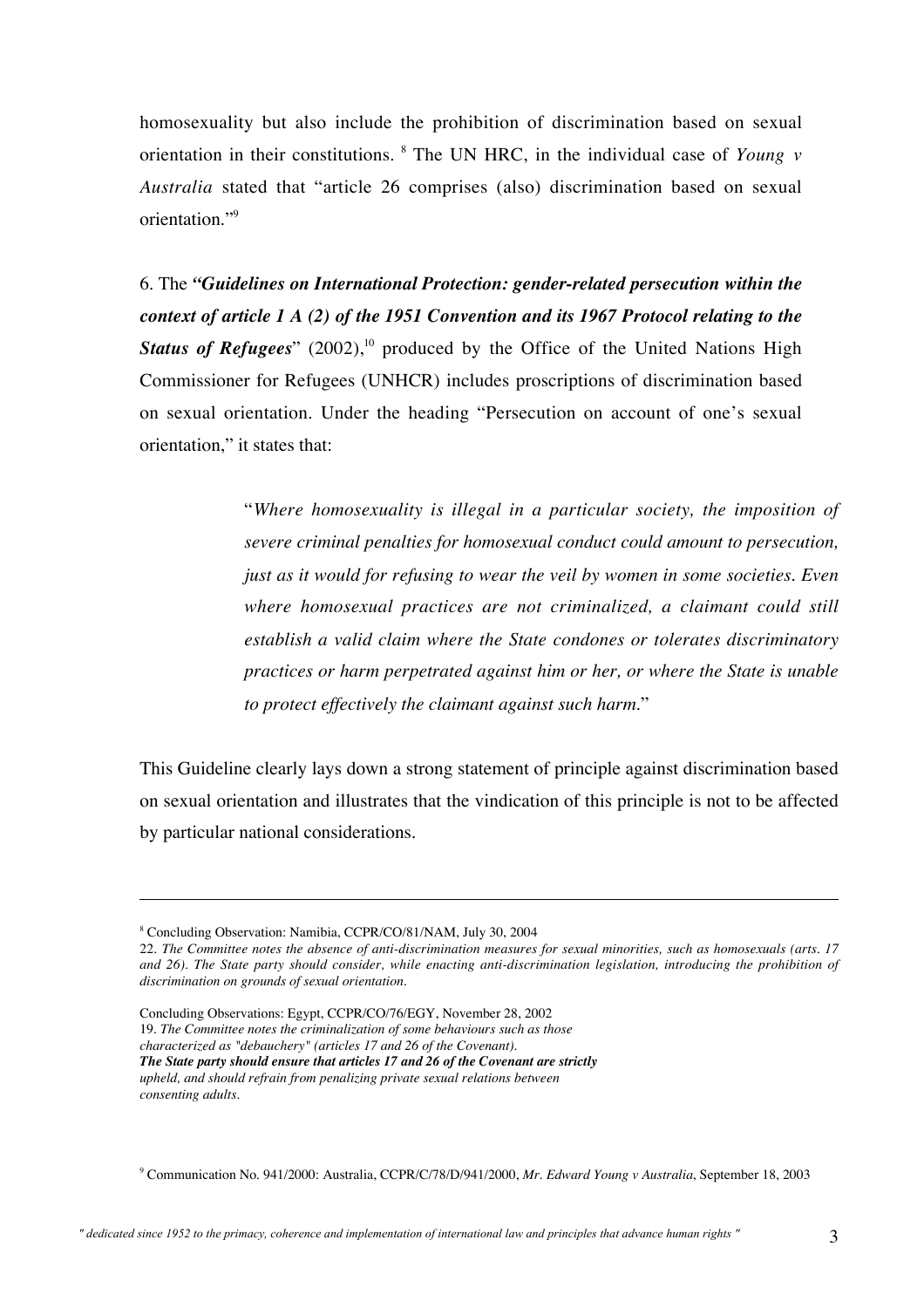7. In the case of *Re GJ*<sup>11</sup> , the Refugee Status Appeals Authority in New Zealand found in favour of an Iranian man who argued that he had a well-founded fear of persecution based, among other grounds, on his homosexuality. In construing that homosexuals formed "a particular social group", the court stated that sexual orientation is either an innate or unchangeable characteristic or a characteristic so fundamental to identity or human dignity that it ought not to change. The Tribunal used case law from different jurisdictions  $12$  that supported the assertion that homosexuals constituted a "particular social group" that is worthy of protection. National constitutional law courts have increasingly accepted the notion that unjustifiable differential treatment and exclusion based on sexual orientation, violates the right to equality before the law and the protection against discrimination.<sup>13</sup>

8. Many States have taken action through both their constitution and legislation to prohibit

*Danilowitz, 48(5) P.D. 749 ¶ 17 (1994), the Israeli Court held that the state airline's policy of extending certain employee benefits to different-sex but not same-sex couples violated the constitutional guarantee of equality: "This discrimination—against homosexuals and lesbians—is improper. It is contrary to equality."*

*Vriend v Alberta* [1998] 1 S.C.R. 493, available at 1998<br>S.C.R. LEXIS 76. Section 15(1) o

of Canadian Charter of Rights and Freedoms, www.efc.ca/pages/laws/charter/charter.head.html, provides:

 <sup>10</sup> HCR/GIP/02/01

<sup>11</sup> http://www.refugee.org.nz/rsaa/text/docs/1312-93.htm

<sup>&</sup>lt;sup>12</sup> See for eg, *Sanchez-Trujillo v Immigration and Naturalization Service*, 801 F. 2d 1571 (9<sup>th</sup> Cir 1986), *Canada (Attorney General) v Ward (*1993) 2 SCR 689

*<sup>13</sup>* Ecuador: The Constitutional Court of Ecuador, Sentencia No 111-97-TC*, Registro Oficial (Official Registry), Supp, No 203, Nov. 27, 1997, at 67, in invalidating a sodomy law as a violation of equality:*

*<sup>&</sup>quot;Homosexuals are, above all, bearers of all the rights of the human person and thus have the right to exercise them in conditions of full equality, which does not imply the absolute identity but rather a proportional equivalence between two or more beings, that is, their rights to enjoy legal protection, whenever in the manifestation of their conduct they do not infringe the rights of others just as is the case with all other persons".*

<sup>&</sup>quot;[*e] very individual is equal before and under the law and has the right to the equal protection and equal benefit of the law without discrimination.. based on race, national or ethnic origin, colour, religion, sex, age or mental or physical disability*." Court said that Section 15 requires that sexual orientation be "*read into*" a province's general anti-discrimination law).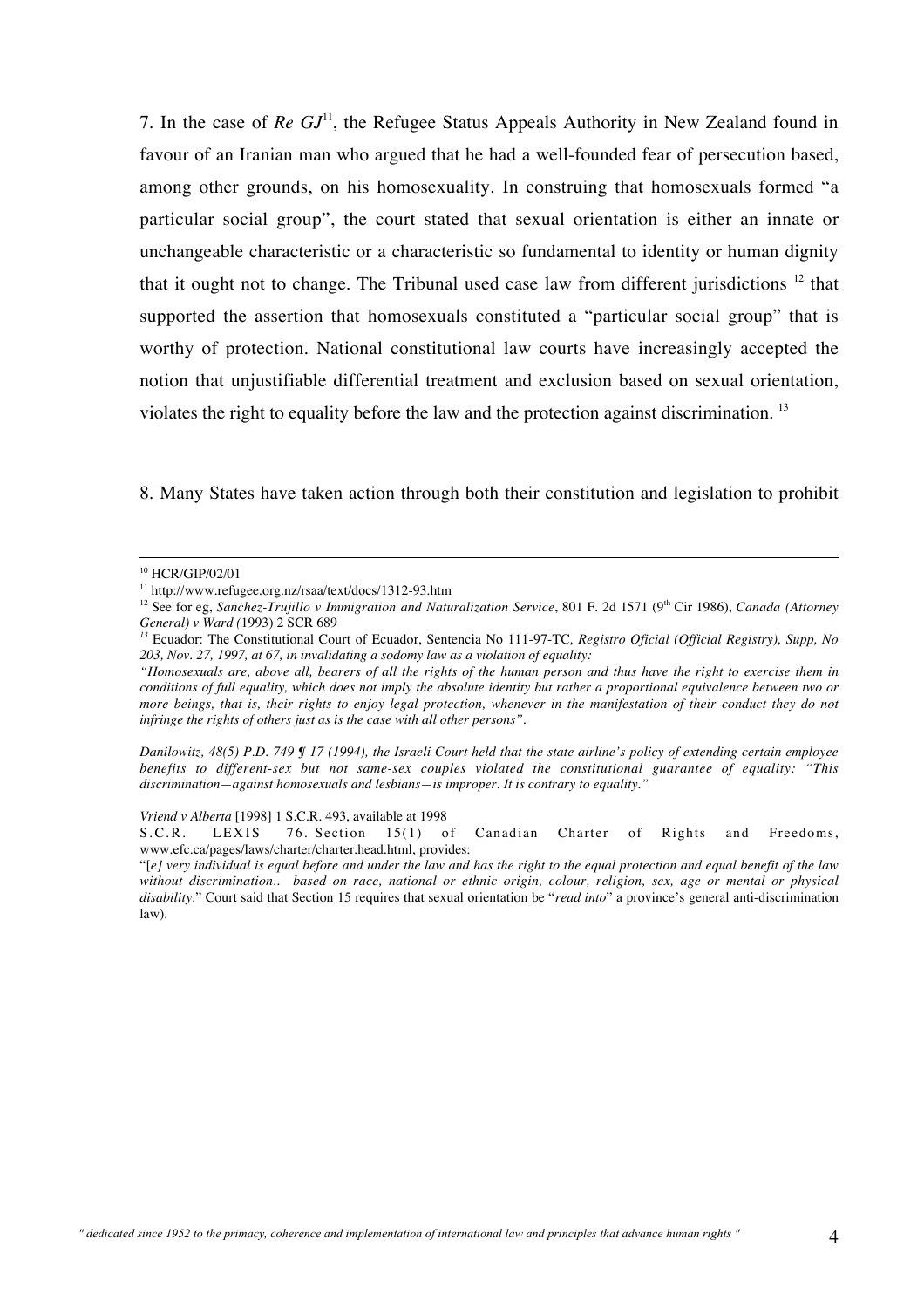discrimination based on sexual orientation.<sup>14</sup> This list of countries spans every continent of the world. At the regional level, member states of the European Union signed the Treaty of Amsterdam that inserted a new article 13 which authorized the Council of the European Union to "*take appropriate action to combat discrimination based on …sexual orientation."*<sup>15</sup> Member states of the European Union have also authorized the solemn proclamation of the Charter of Fundamental Rights of the European Union, which in Article 21(1) provides that discrimination shall be prohibited on grounds "*such as . . . sexual orientation . . ."* <sup>16</sup>

#### **Protection against discrimination based on sexual orientation extends to access to military service**

9. On the particular issue of prohibiting discriminatory practices that deny access to public services, including military service, the ICJ commends the draft bill and says that there is strong precedent for this position in international human rights law. In the case of *Lustig Prean v UK*, <sup>17</sup> the European Court of Human Rights (ECHR) found a violation of the right to respect for private and family life, in favour of applicants of the United Kingdom armed services who were subjected to police investigations concerning their homosexuality, and who were administratively discharged after admitting homosexual orientation. Their dismissal was solely attributable to their admission of homosexual orientation and was pursuant to a Ministry of Defence policy that excluded homosexuals from the UK armed Forces.

10. The Court considered that the investigations conducted into the applicants' sexual orientation together with the applicants' discharge from the armed forces constituted especially grave interferences with their private lives. The Court found that the Government had not demonstrated "particularly convincing and weighty reasons" to justify those interferences, and noted that the Government's core argument was that the presence of

 <sup>14</sup> See International Lesbian and Gay Association (ILGA) *World Legal Survey* on Anti Discrimination Law (Sexual Orientation); "*European Treaties and Legislation and National Constitutions and Legislation Expressly Prohibiting Discrimination based on Sexual Orientation* " by Dr. Robert Wintemute (last updated September 20, 2002) at: http://www.ilga.info/Information/Legal\_survey/list\_of\_international\_treaties.htm

<sup>15</sup> http://europa.eu.int/eur-lex/en/treaties/index.html

<sup>&</sup>lt;sup>16</sup> http://www.europarl.eu.int/charter/pdf/text\_en.pdf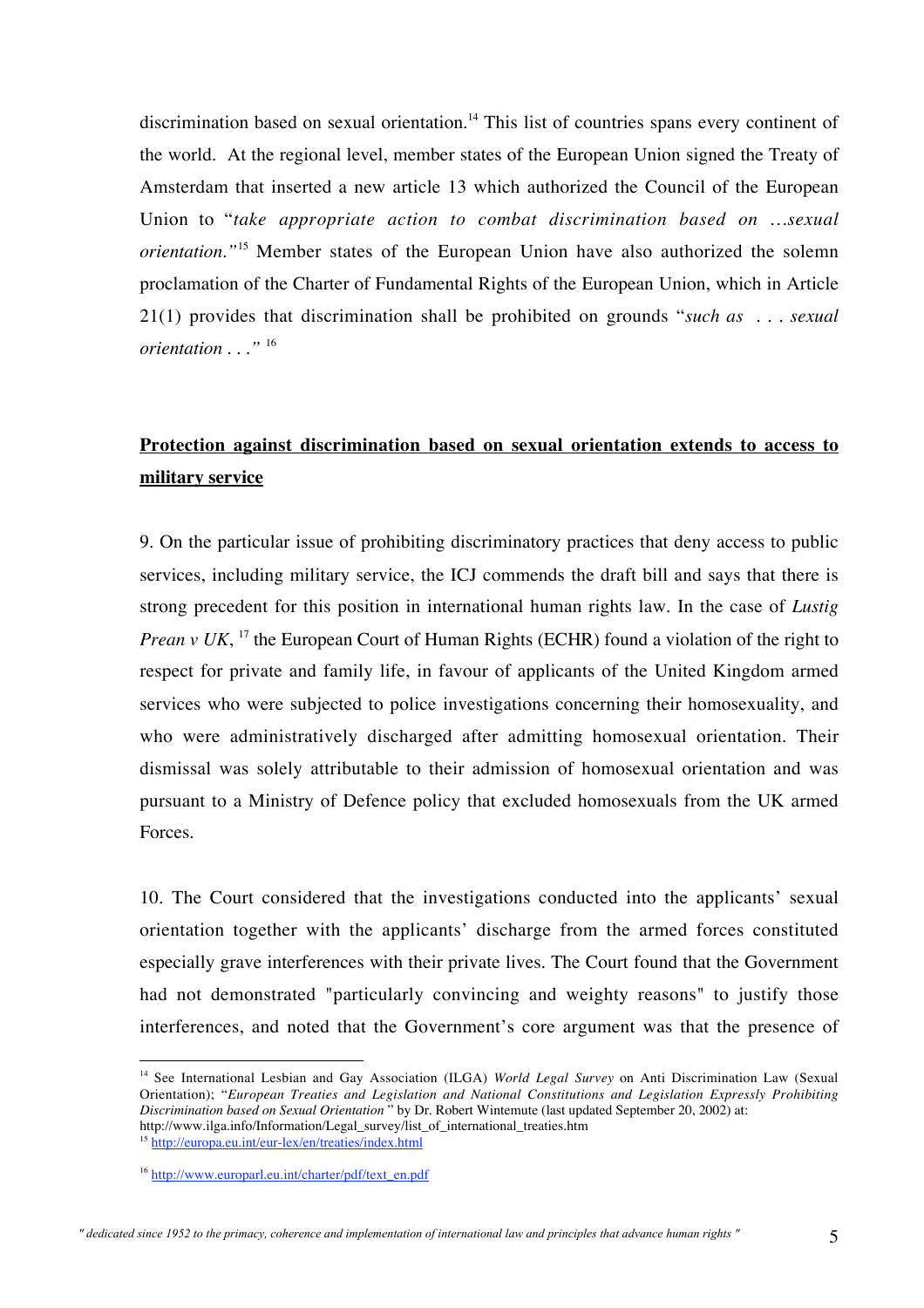homosexuals in the armed forces would have a substantial and negative effect on morale and, consequently, on the fighting power and operational effectiveness of the armed forces. The Government relied, in this respect, on the Report of the Homosexual Policy Assessment Team (HPAT) published in February 1996. The Court found that, insofar as the views of armed forces' personnel outlined in the HPAT Report could be considered representative, those views were founded solely upon the negative attitudes of heterosexual personnel towards those of homosexual orientation. It was noted that the Ministry of Defence policy was not based on a particular moral standpoint and the physical capability, courage, dependability and skills of homosexual personnel were not in question. Insofar as those negative views represented a predisposed bias on the part of heterosexuals, the Court considered that those negative attitudes could not, of themselves, justify the interferences in question any more than similar negative attitudes towards those of a different race, origin or colour.

11. Finally, the ECHR in *Lustig Prean* considered that it could not ignore widespread and consistently developing views or the legal changes in the domestic laws of Contracting States in favour of the admission of homosexuals into the armed forces of those States. Accordingly, the ECHR found that convincing and weighty reasons had not been offered by the Government to justify the discharge of the applicants.

12. Though the case of *Lustig Pean* was decided on the basis of a violation of the right to privacy, the ICJ submits that the reasoning of the ECHR can easily found the arguments for a violation of the right to non-discrimination in similar circumstances. The Court offered powerful reasoning against practices that preclude entry into the armed forces on the basis of sexual orientation.

### **The basis for "gender identity" as a prohibited category of discrimination in international law**

13. The International Commission of Jurists endorses the protections offered to "gender identity" by this draft bill and supports its proposed definition. The ICJ notes that widely held

<sup>&</sup>lt;sup>17</sup> 1999 ECHR 71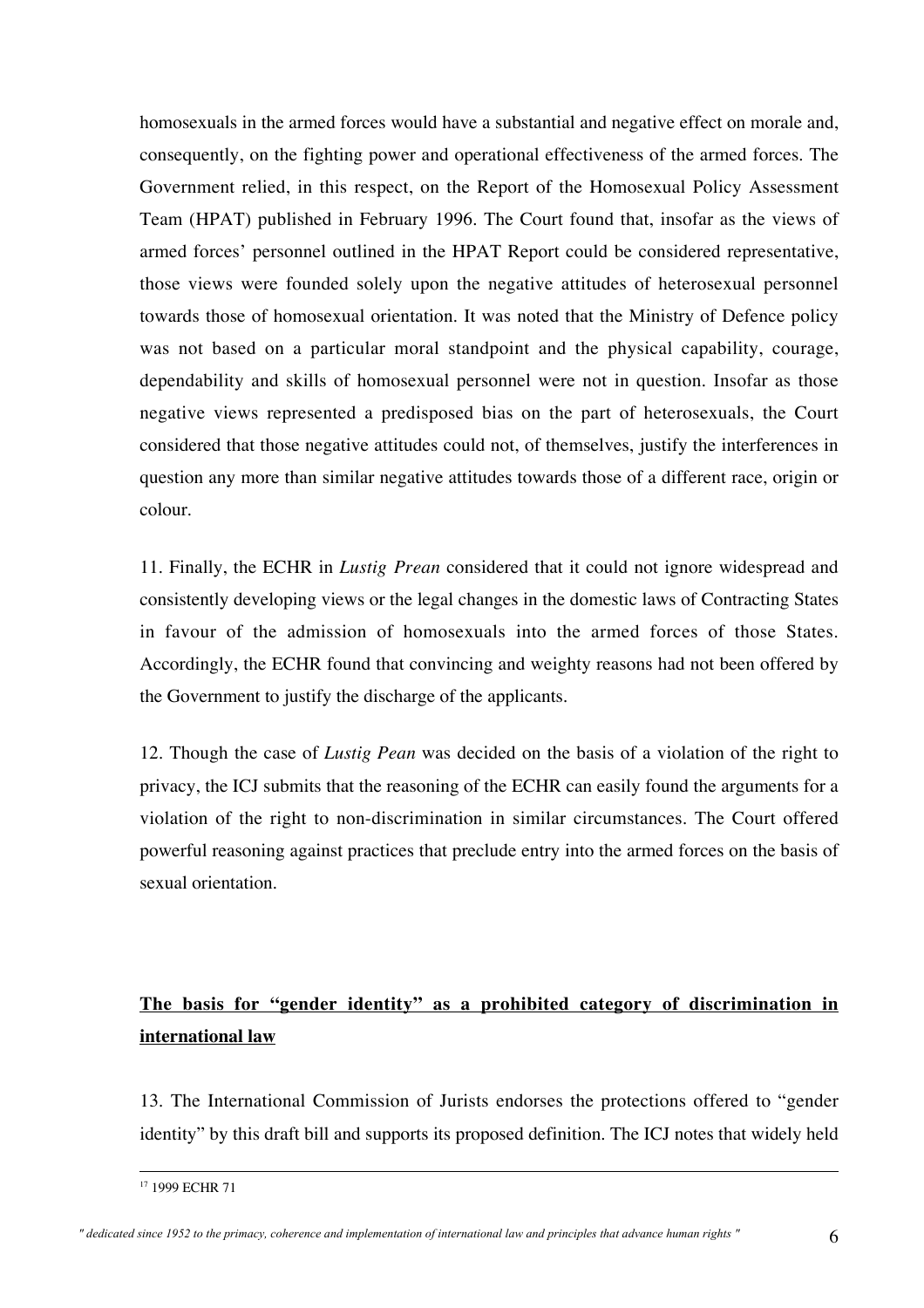beliefs of what properly constitutes *male* or *female* conventions have been used as an instrument of oppression against individuals who do not fit or conform to the stereotypical or binary models of masculine or feminine. Personal deportment, mode of dress, economic independence in women and the absence of an opposite sex partner, are all features that may subvert gender expectations and attract discriminatory responses based on gender. Lesbians, gay men, transgender persons, travestites and intersex individuals are often seen as flouting rules concerning gender roles. By acknowledging "gender identity" as a prohibited category of discrimination, the draft legislation properly addresses how the departure from binary models of genders has been a source of discrimination and violence in the Philippines.

14. Violence against transgender persons is a worldwide phenomenon and exists no less in the Philippines<sup>18</sup>. It affects groups that are often marginalized in terms of economic, social and political status and who are vulnerable, due to gender and sexual non-conformity. The UN Special Rapporteur on extrajudicial, summary or arbitrary executions has highlighted in various reports, several cases of killings of travestite and transgender persons. <sup>19</sup> Similarly, the Special Rapporteur on torture has reported serious abuses against transgender and travestite individuals in various country reports <sup>20</sup>. The UN Committee against Torture in 2002 specifically addressed the issue of abuses against transgender activists in its Concluding observation in Venezuela<sup>21</sup>.

15. The need to address the recognition of a fundamental right to gender identity as a way of fully acknowledging the dignity of *all* persons, has been considered by the European system for the protection of human rights. Although the 1950 text of the European Convention on

21 E/CN.4/2002/76/Add.1, March 14, 2002,

<sup>&</sup>lt;sup>18</sup> Report of the Special Rapporteur on the question of torture and other cruel, inhuman or degrading treatment or punishment, E/CN/. 4/2004/56/Add.1, March 23, 2004

<sup>19</sup> Report of the Special Rapporteur on extrajudicial, summary or arbitrary executions, E/CN.4/2003/3, January 13, 2003,

Report of the Special Rapporteur on extrajudicial, summary or arbitrary executions, Mission to Honduras, E/CN.4/2003/3/Add.2, June 14,  $2002$ 

Report of the Special Rapporteur on extrajudicial, summary or arbitrary executions, E/CN.4/2001/9/Add.1, January 17, 2001;

Report of the Special Rapporteur on extrajudicial, summary or arbitrary executions, E/CN.4/2001/9, January 11, 2001;

Report of the Special Rapporteur on extrajudicial, summary or arbitrary executions, E/CN.4/2000/3, January 25, 2000

<sup>20</sup> Report of the Special Rapporteur on the question of torture and other cruel, inhuman or degrading treatment or punishment, E/CN.4/2002/76, December 27, 2001;

Report of the Special Rapporteur on the question of torture and other cruel, inhuman or degrading treatment or punishment, interim report, A/56/156, July 3, 2001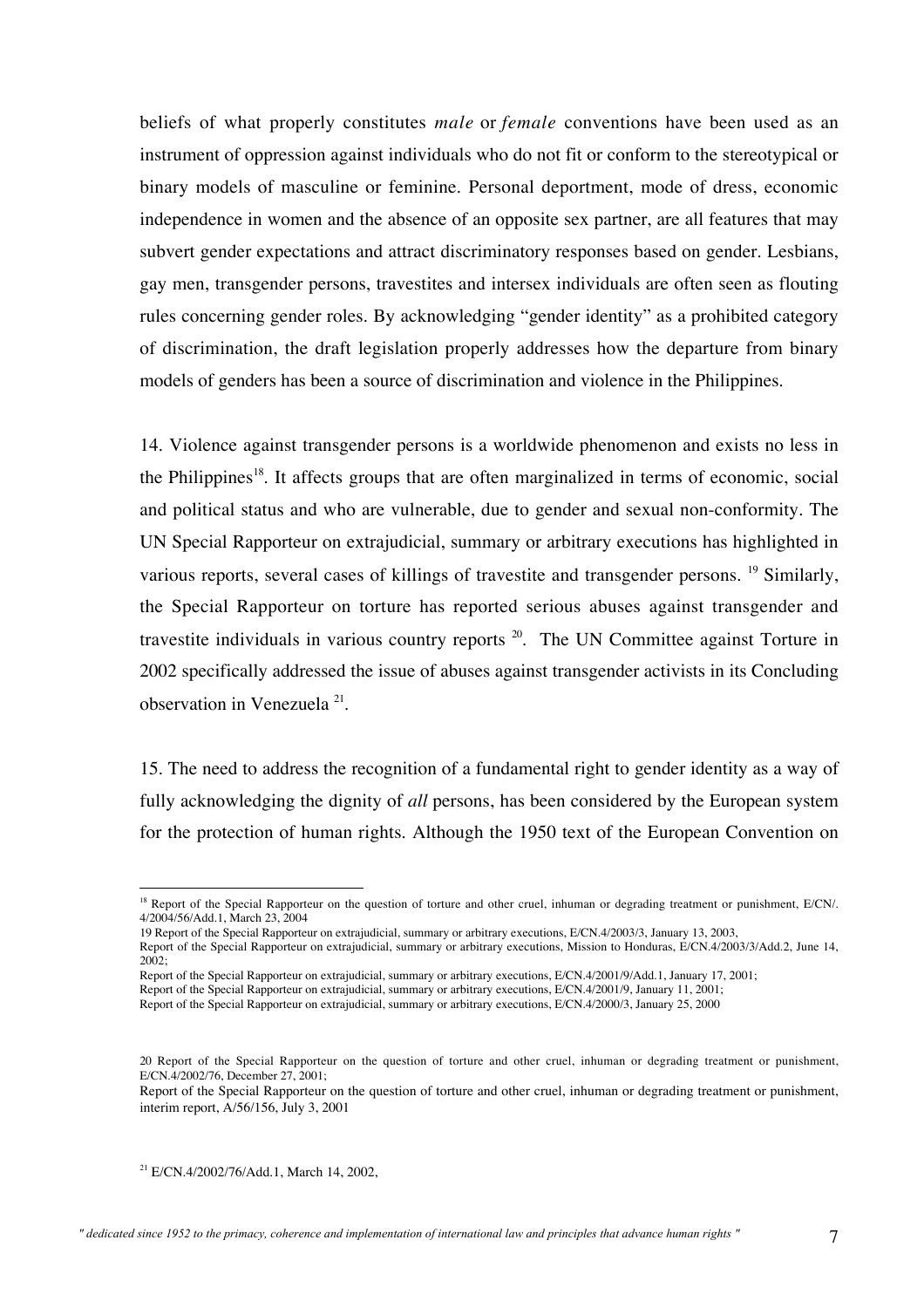Human Rights does not explicitly mention gender identity and sexual orientation among the grounds provided by the principle of non discrimination of article 14, the inclusion of both sexual orientation and gender identity within the scope of the Convention itself has been acknowledged in the past decade by the case law of the European Court of Human Rights.<sup>22</sup>

16. In the case *Goodwin v. United Kingdom*<sup>23</sup>, the justices of the European Court of Human Rights recognized the rights of "*individuals to live in dignity and worth in accordance with the sexual identity chosen by them at great personal cost"*, by arguing that "[*i] n the twenty first century the right of transsexuals to personal development and to physical and moral security in the full sense enjoyed by others in society cannot be regarded as a matter of controversy requiring the lapse of time to cast clearer light on the issues involved".* More recently, in *Van Kück v. Germany<sup>24</sup>*, the justices have recognized the "right to gender identity *and personal development"* as a "*fundamental aspect of [the person's] right to respect for private life" protected by article 8 of the European Convention being gender identity, according to the Court in the light of the previous cases, "one of the most intimate areas of a person's private life"(*emphasis added)*.*

17. Some countries have adopted express or implied protections based on gender identity, in domestic legislation.<sup>25</sup> This trend is set to continue in light of robust case law development in this area.

#### **Conclusion**

18. In order to develop a full sense of common citizenship among people of all sexual orientations and gender identities, conduct that reinforces inequality must be proscribed by law, investigated where it exists and dealt with according to laws that offer relevant human rights protection. In describing the normative scope that underpins the framework for equality before the law, Sachs J

 <sup>22</sup> In the December 21, 1999 judgment in the case of *Salguierdo da Silva Mouta v Portugal***,** in which the European Court of Human Rights found a violation of article 8 in conjunction with article 14, on the basis of the applicant's sexual orientation. See 1996 ECHR 176

<sup>&</sup>lt;sup>23</sup> Appl. no. 28957/95 (16 January 2002).

<sup>24</sup> Appl. No. 30968/97 (12 June 2003).

<sup>25</sup> See International Lesbian and Gay Association (ILGA) *World Legal Survey* on Anti Discrimination Law (Gender Identity); "*European Treaties and Legislation and Selected National Legislation Expressly or Impliedly Prohibiting Discrimination based on Gender Identity* " by Dr. Robert Wintemute (last updated September 20, 2002) at: